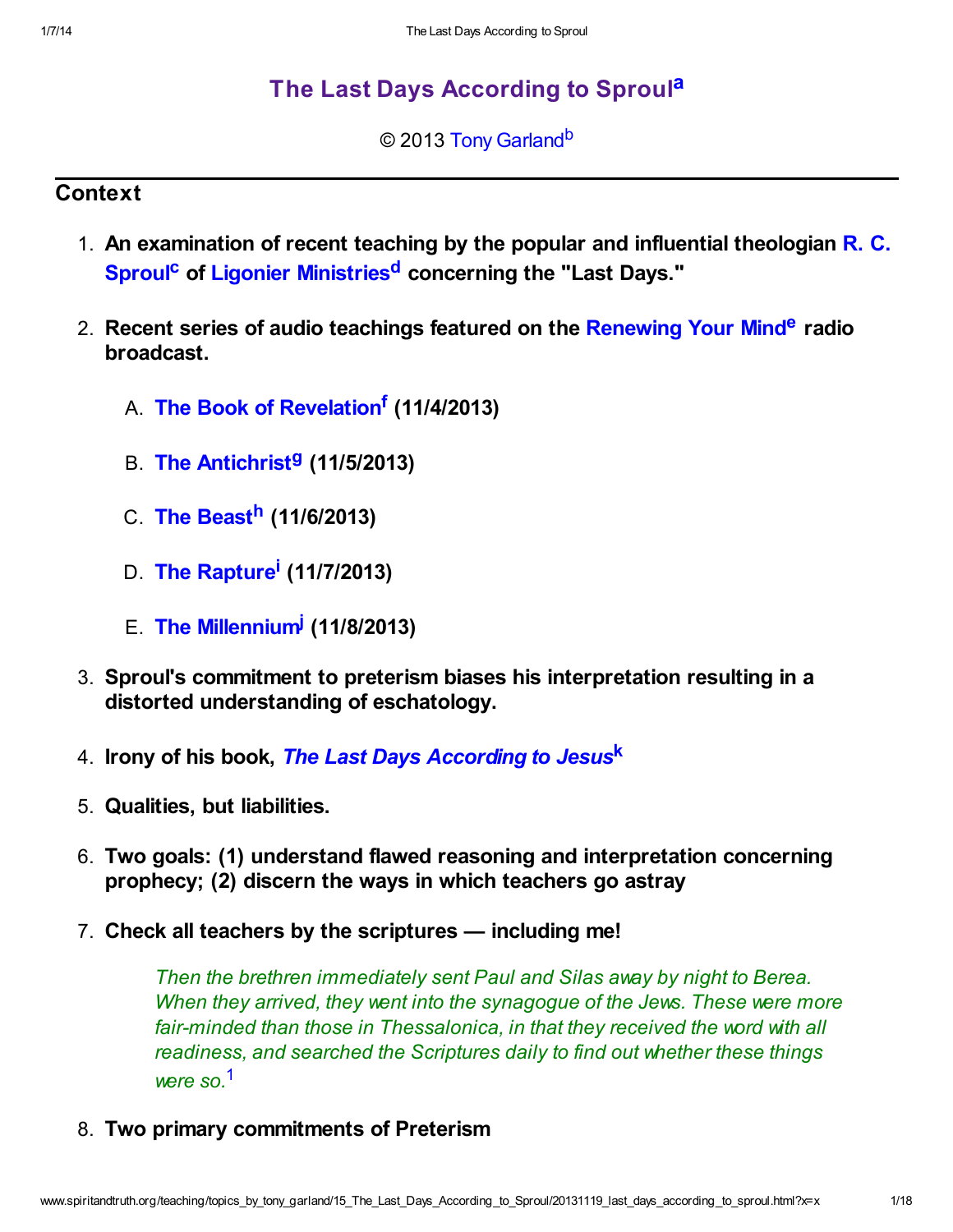- A. The "end of the age" which Jesus spoke about in Matthew (Mat. [24:3\)](http://www.spiritandtruth.org/bibles/nasb/b40c024.htm#Mat._C24V3) is reinterpreted to mean the "end of the Jewish age". The end of this "Jewish age" is then understood to be the fall of Jerusalem in 70 A.D., which also figures prominently in Jesus' teaching in Matthew [24-25.](http://www.spiritandtruth.org/bibles/nasb/b40c024.htm#Mat._C24V1)
- B. Various predictions are interpreted in such a fashion as to require fulfillment within the lifetime of those who heard Jesus.
	- I. So-called "timing texts" which indicate events will happen "soon," or that their time is "near."
	- II. The phrase "this generation" must always refer to the generation alive at the time of Christ's ministry to whom He spoke directly.
- <span id="page-1-0"></span>9. The predictable result
	- A. Prophetic passages "must" have a first-century fulfillment in view.
	- B. Overt bias against all things futurist/dispensational
		- I. Recording: "Ask R.C.", Renewing Your Mind, October [2](#page-16-1)9, 2010.<sup>2</sup>
		- II. Caller asking about the number of dispensations
		- III. Number of dispensations not critical, but the interpretive framework (covenant promises, distinctions, avoid spiritualizing OT passages)
		- IV. Sproul's assessment: "aberrant," "novel" (but formalization of CT not much earlier), "faulty theology", "serious distortion of biblical Christianity"
- 10. Sound Bites
	- A. Fair use: minimize inclusion of Ligonier material
	- B. [Recommend listening to the full presentation of each topic on the Ligonier](http://www.ligonier.org/) Ministries<sup>[l](#page-17-11)</sup> website.

## Part 1 - [The Book of Revelation](http://www.ligonier.org/rym/broadcasts/audio/book-revelation-nov-2013/)<sup>[m](#page-17-12)</sup> (11/4/2013)

- <span id="page-1-2"></span><span id="page-1-1"></span>1. clip 1 (1:51-2:30) - Importance of the date
	- A. Is the date "widely ignored" as he claims?
- 2. clip 2 (3:01-3:50) Relationship to Olivet discourse, preterist position of fall of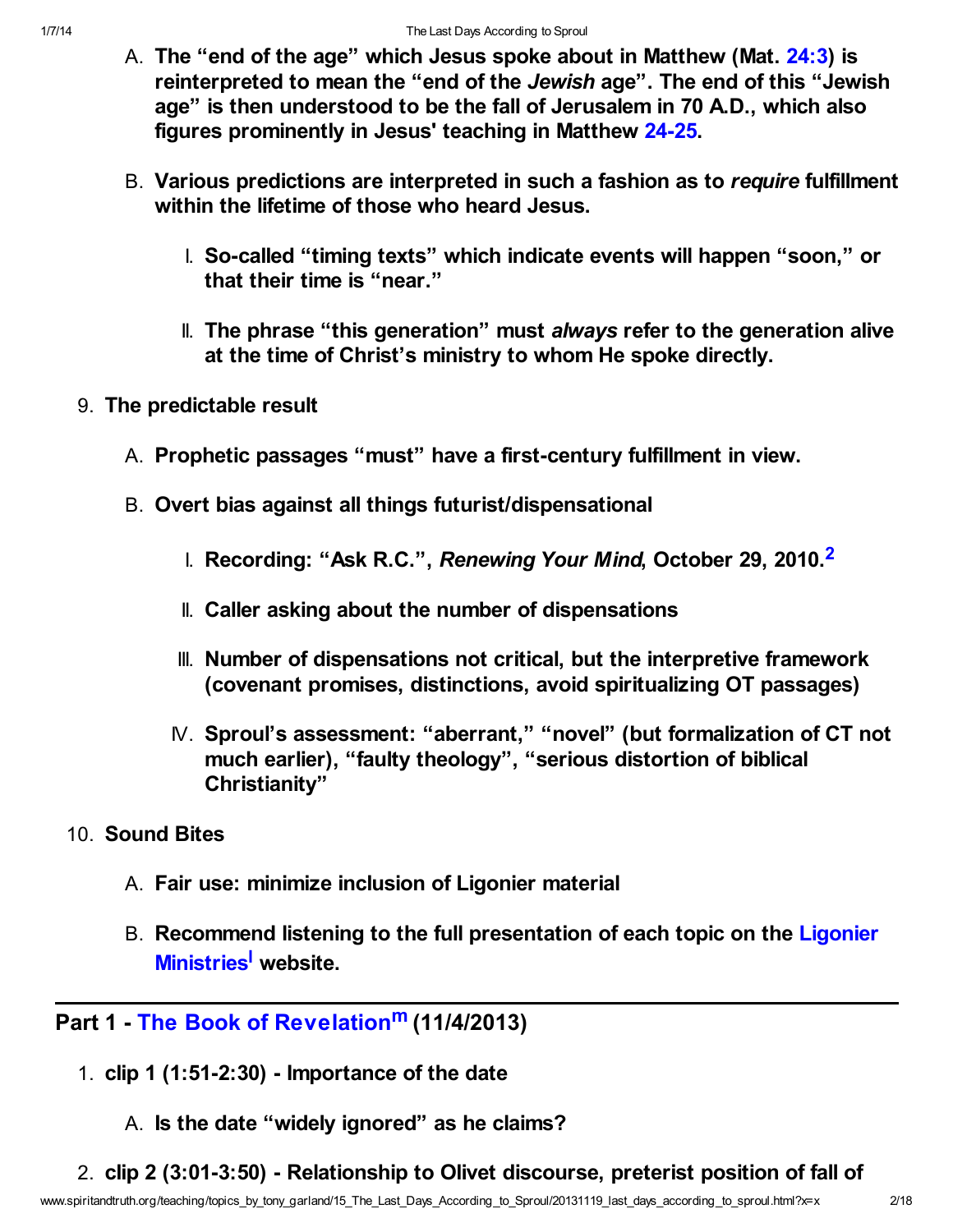Jerusalem

- A. In the time frame of the present generation.
- B. And His coming at the end of the age.
- C. Moderate preterist position.
- D. All these things did in fact come to pass in 70 A.D.
- 3. clip 3 (4:10-4:52) Historic/traditional view is the late date
	- A. During the decade of the 90s, well after the fall of Jerusalem.
	- B. Extremely unlikely that the prophecies had any reference immediately to Jesus' prediction on the Mt. of Olives.
- 4. clip 4 (4:52-5:56) What if before the fall? Revelation about cataclysmic events of Fall of Jerusalem, Matthew [24](http://www.spiritandtruth.org/bibles/nasb/b40c024.htm#Mat._C24V1).
	- A. Then, whole new cast on understanding the immediate application of the book to the contemporaries of John.
	- B. Appeal to "reputable scholars"
	- C. Catastrophic moments in 70 A.D.
- 5. clip 5 (6:05-6:23) Internal vs. external evidence
- 6. clip 6 (7:54-11:53) Testimony of Irenaeus reinterpreted
	- A. The pronoun "that" is in the neuter gender, not used of persons but things.
	- B. The antecedent of "that" was seen obviously referring to the vision. The words "vision" and "seen" are intentionally paired.
	- C. Creating ambiguity where none exists: a "grammatical and literary question."
	- D. Technical analysis: "the statement can mean" either.
- 7. clip 7 (11:55-12:31) Irenaeus and "ancient copies" of Revelation
	- A. Not used if written in your own lifetime.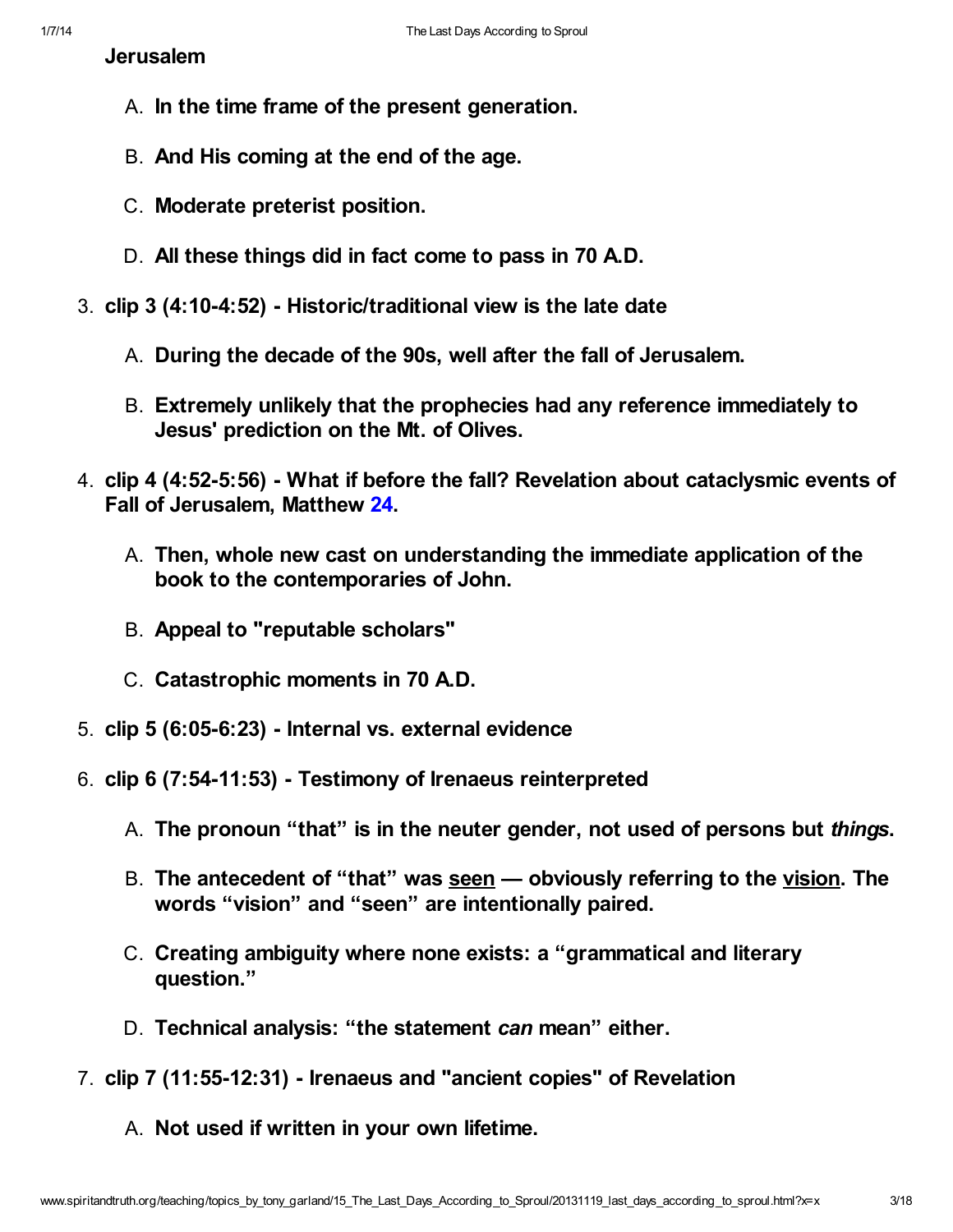- B. Lived from 130-202 vs. 65 or 95 (65 or 35 years earlier)
- 8. clip 8 (13:49-15:53) Time texts all demand near fulfillment
	- A. Mentions all soon time texts, and omits that actual return of Jesus is one they also hold is unfulfilled
- 9. clip 9 (16:33-17:52) Temple references, but no mention of its destruction, must be before 70 A.D.
	- A. Mention of temple requires that it be in existence (contra Ezekiel).
	- B. Internal evidence is from silence, lack of mention, very unreliable.
	- C. John and motive for writing.
- 10. clip 10 (17:52-20:34) Book must be written during reign of sixth king. Key is found in counting Caesers
	- A. Appeal to incorrect reading of Rev [17](http://www.spiritandtruth.org/bibles/nasb/b66c017.htm#Rev._C17V1) about seven hills being other than seven kings.
		- KJV: AND THERE ARE seven kings.
		- NKJV: THERE ARE ALSO seven kings
		- ESV: THEY ARE also seven kings <<< REFORMATION STUDY BIBLE
		- NASB95: And THEY ARE also seven kings
		- NIV84: THEY ARE also seven kings
		- NET: THEY ARE also seven kings
		- HCSB: THEY ARE also seven kings
	- B. Hills/mountains refer to kingdoms
	- C. Says sixth king rules over the seven hills (assumption: not in the text).
	- D. Agree that the sixth king is presently reigning when the book is given.
	- E. Big assumption: the kings are all Roman
		- I. Beast with seven heads is related to the visions of Daniel.
		- II. Woman who rides is mother of harlots argues for historic origin much earlier than the first Caesar.
		- $III.$  Revelation [12](http://www.spiritandtruth.org/bibles/nasb/b66c012.htm#Rev._C12V1) ties the beast to the "serpent of old" and his historic influence down through history.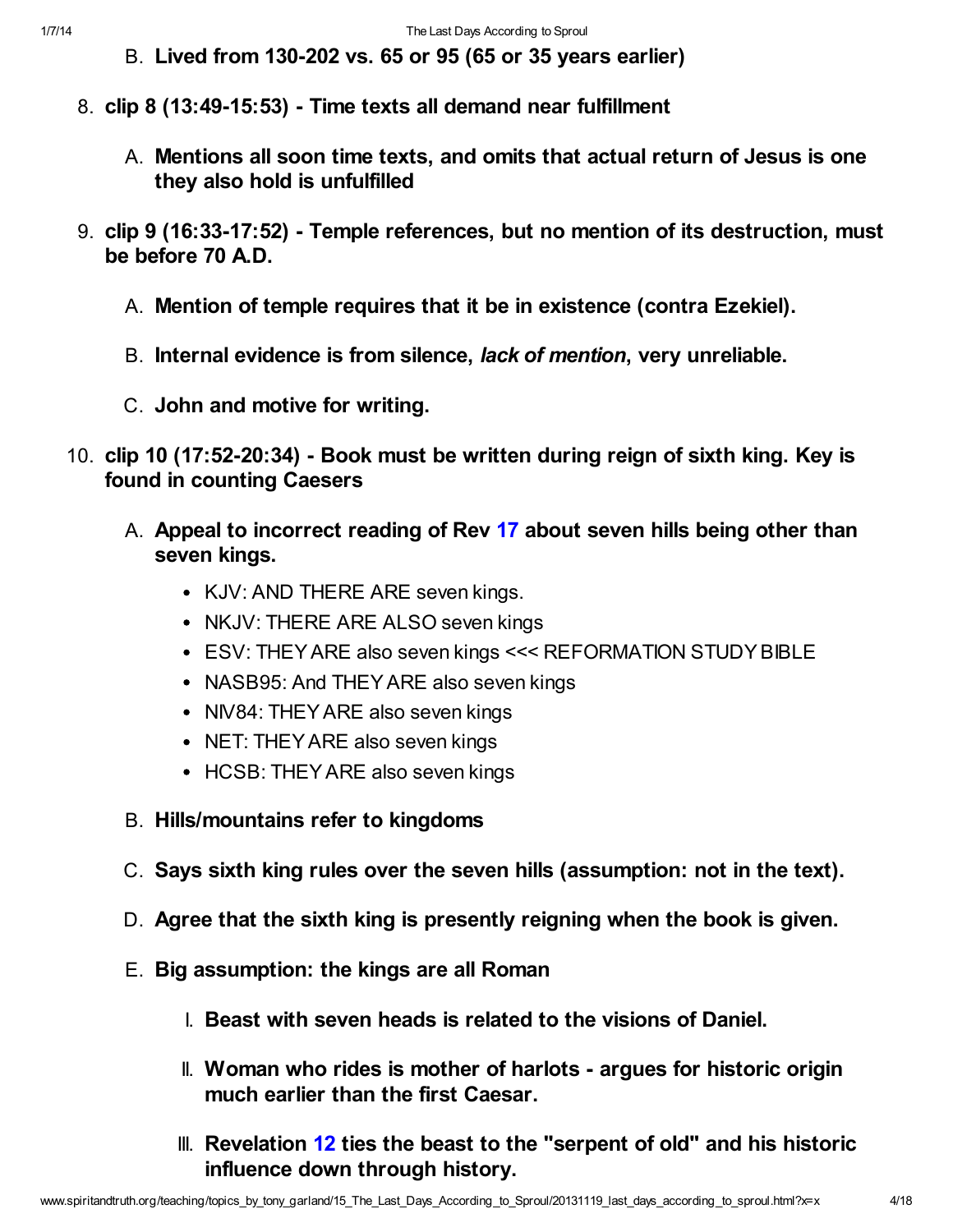11. clip 11 (22:32-22:50) - When counted "properly" we find Nero is king #6

### A. How many Caesars were there really?

To be sure there have been many attempts to fit the date of Revelation . . . into the emperor lists of the first century. . . . But immediately there are admitted problems. Where do we begin—with Julius Caesar or Caesar Augustus? Are we to exclude Galba, Otho, and Vitellius who had short, rival reigns? If so, how can they be excluded except on a completely arbitrary basis? A careful examination of the historic materials yields no satisfactory solution. If Revelation were written under Nero, there would be too few emperors; if under Domitian, too many. The original readers would have had no more information on these emperor successions than we do, and possibly even less. How many Americans can immediately name the last seven presidents? Furthermore, how could the eighth emperor who is identified as the beast also be one of the seven (Rev.  $17:11$ )?<sup>[3](#page-16-2)</sup>

## B. Assume Nero is sixth for sake of argument

- <span id="page-4-0"></span>I. Heads are related to the kings
- II. Who is the seventh?
- III. How does he disappear and reappear?
- $N$ . His reappearance as the eighth is associated with his identity as the beast.
- <span id="page-4-1"></span>V. Nero cannot be both #6 and #8.

# Part 2 - [The Antichrist](http://www.ligonier.org/rym/broadcasts/audio/antichrist-nov-2013/)<sup>[n](#page-17-13)</sup> (11/5/2013)

- 1. clip 1 (6:32-6:48) A clear and present threat (e.g., infers the person of the Antichrist is imminent)
	- A. Little children, it is the last hour; and as you have heard that the Antichrist is coming, even now many antichrists have come, by which we know that it is the last hour. They went out from us, but they were not of us; for if they had been of us, they would have continued with us; but they went out that they might be made manifest, that none of them were of us. (1Jn. [2:18-19\)](http://www.spiritandtruth.org/bibles/nasb/b62c002.htm#1Jn._C2V18)
- 2. clip 2 (9:01-11:47)
	- A. Now, brethren, concerning the coming of our Lord Jesus Christ and our gathering together to Him, we ask you, not to be soon shaken in mind or troubled, either by spirit or by word or by letter, as if from us, as though the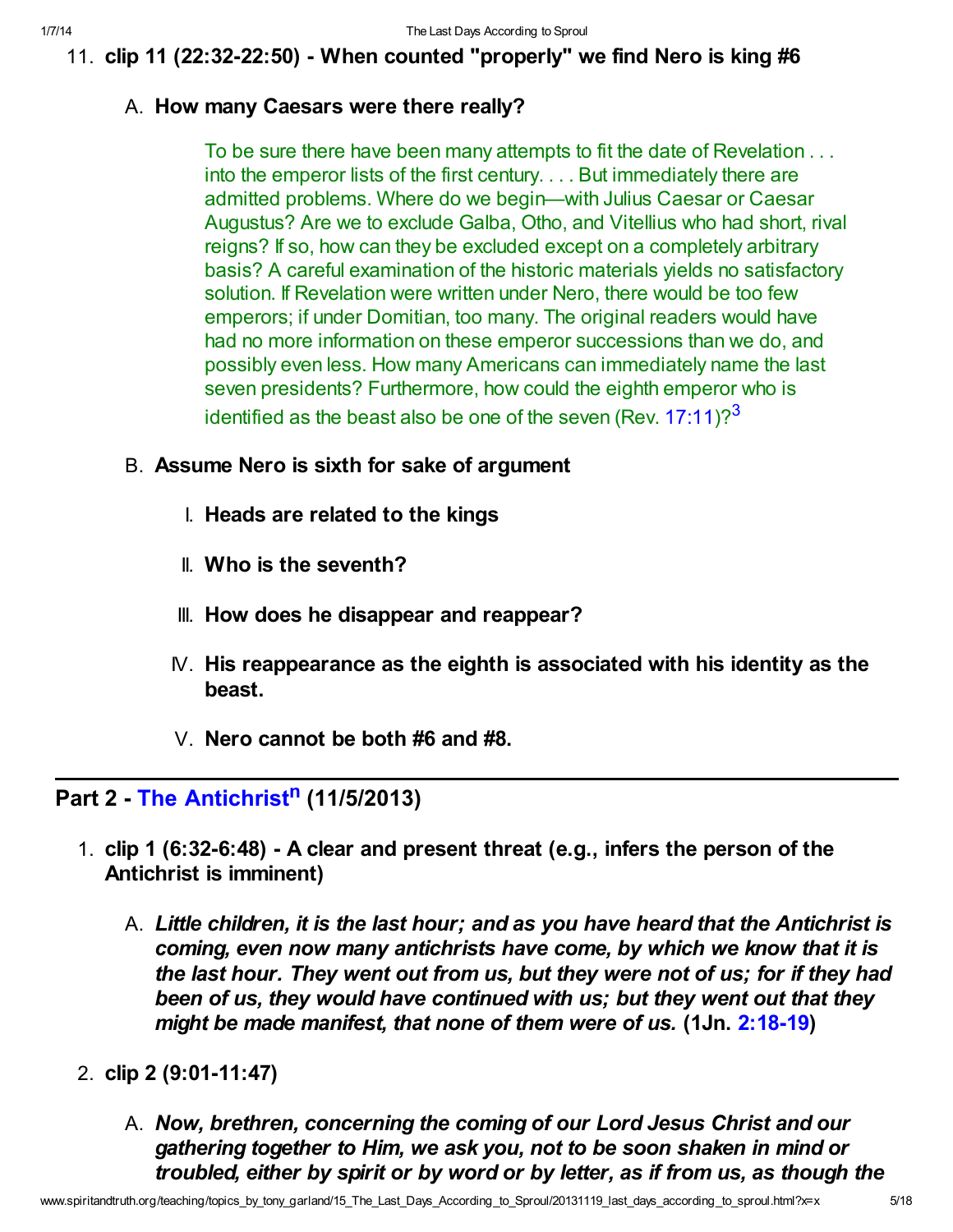day of Christ had come. Let no one deceive you by any means; for that Day will not come unless the falling away comes first, and the man of sin is revealed, the son of perdition, who opposes and exalts himself above all that is called God or that is worshiped, so that he sits as God in the temple of God, showing himself that he is God. Do you not remember that when I was still with you I told you these things? And now you know what is restraining, that he may be revealed in his own time. For the mystery of lawlessness is already at work; only He who now restrains will do so until He is taken out of the way. And then the lawless one will be revealed, whom the Lord will consume with the breath of His mouth and destroy with the brightness of His coming. The coming of the lawless one is according to the working of Satan, with all power, signs, and lying wonders, and with all unrighteous deception among those who perish, because they did not receive the love of the truth, that they might be saved. And for this reason God will send them strong delusion, that they should believe the lie, that they all may be condemned [who did not believe the truth but had pleasure in unrighteousness.](http://www.spiritandtruth.org/bibles/nasb/b53c002.htm#2Th._C2V1) (2Th. 2:1-12)

- B. Says the Thessalonians were concerned that "Christ had already come." Actually, the concern was whether the "Day of the Lord" or "Day of Christ" had come — the tribulation.
	- **I. The Rapture (1Th. [4:16-18\)](http://www.spiritandtruth.org/bibles/nasb/b52c004.htm#1Th._C4V16)**
	- II. Then, the "day of the Lord" as a thief
		- a. But concerning the times and the seasons, brethren, you have no need that I should write to you. For you yourselves know perfectly that the day of the Lord so comes as a thief in the night. For when they say, "Peace and safety!" then sudden destruction comes upon them, as labor pains upon a pregnant woman. And they shall not escape. But you, brethren, are not in darkness, so that this Day should overtake you as a thief. (1Th. [5:1-4\)](http://www.spiritandtruth.org/bibles/nasb/b52c005.htm#1Th._C5V1)
- C. Yes, man of lawlessness must come first, but prior to the literal, bodily second coming, not the Preterist "cloud coming in judgment."
- D. Just like Daniel [7](http://www.spiritandtruth.org/bibles/nasb/b27c007.htm#Dan._C7V1) predicts.
- 3. clip 3 (11:50-13:00) Apostasy of the Jews
	- A. Within the "covenant community."
	- B. BB Warfield, the apostasy is exclusively Jewish, not the end of history.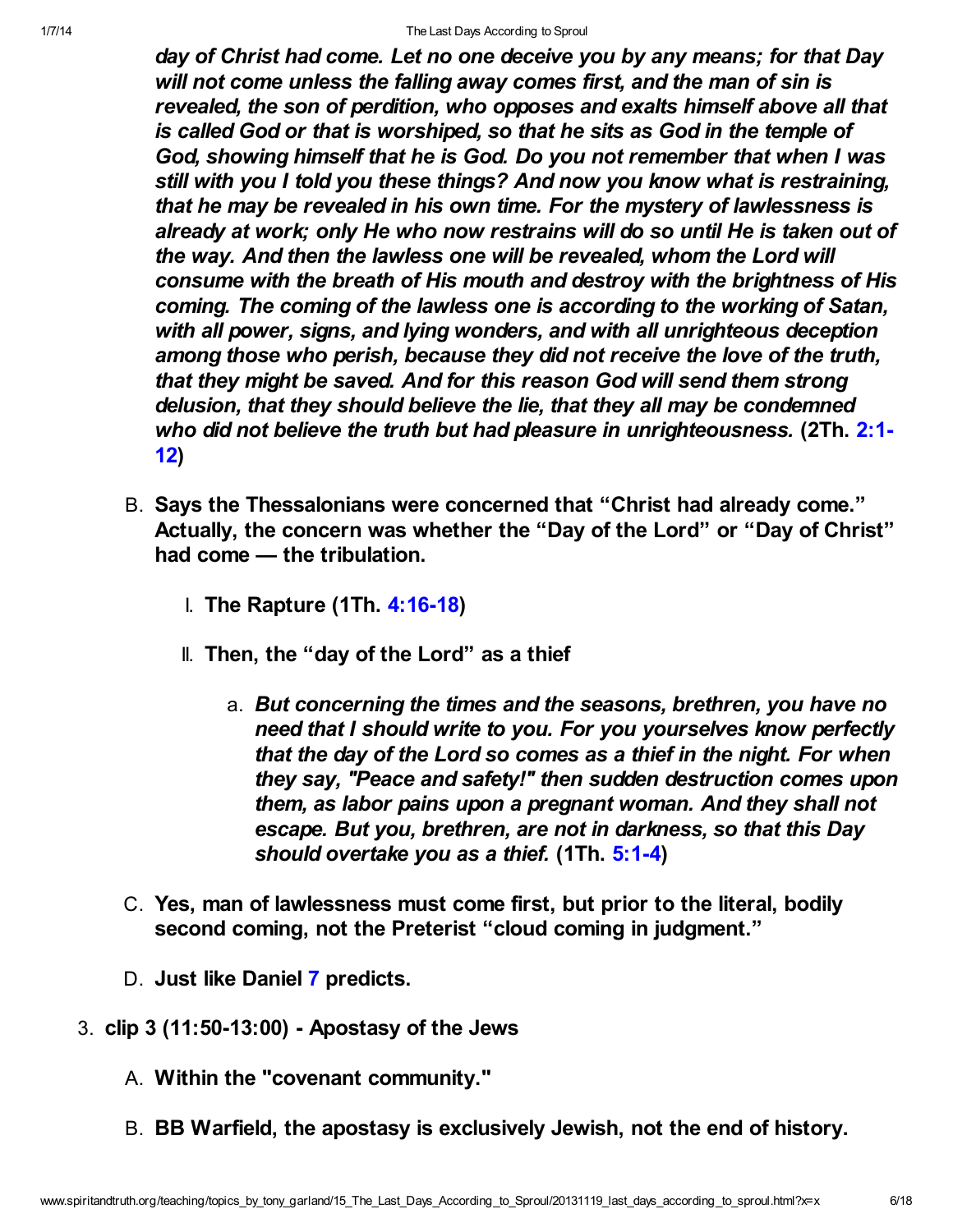- C. Confusion over what constitutes the church: the religious leaders who rejected Jesus were not part of the Church (formed on the Day of Pentecost).
- 4. clip 4 (15:03-16:52) Sits in temple.
	- A. States: if taken literally, must have occurred before 70 A.D. or must be a future rebuilt temple.
	- B. To be frank, I'm not sure why his view requires it since he doesn't find consistent literal fulfillment with Nero anyway.
	- C. Rightly connects it to abomination of desolation in Mat. [24:15](http://www.spiritandtruth.org/bibles/nasb/b40c024.htm#Mat._C24V15), "some kind of serious form of blasphemous sacrilege"
- 5. clip 5 (16:52-19:31) Restrainer
	- A. Man is being held in restraint requires must already be on the horizon.
		- I. Says Paul states that the individual, this mysterious person, the man of sin, is already at work. Is that what the text says? No, it says, "the mystery of lawlessness is already at work" (2Th. [2:7](http://www.spiritandtruth.org/bibles/nasb/b53c002.htm#2Th._C2V7)). "Mystery" is in the neuter gender, it does not refer to an individual.
	- B. Holy Spirit as restrainer is a "bizarre view," yet Paul as the restrainer is not?!
		- I. If Paul were the restrainer, why would he refer to the restrainer as "what" and in the third-person as "he" (2Th. [2:6](http://www.spiritandtruth.org/bibles/nasb/b53c002.htm#2Th._C2V6))?
		- II. Preterism has an invisible "cloud coming" of Jesus in judgment on Jerusalem in 70 A.D., but the idea of an invisible coming of Jesus for His Church at the rapture is deemed far-fetched.
		- III. His eschatology suffers from his flawed ecclesiology: lacking an understanding of the formation, purpose, and identity of the Church he can't see its termination at the rapture.
	- C. Government: unlikely since the Antichrist is unopposed at his ascendancy and forms the only global government.
	- D. Restrainer is taken out of the way and then Antichrist is revealed, but has Paul taken out by Nero.
		- I. Paul is the restrainer, but then he who is being restrained (Nero) takes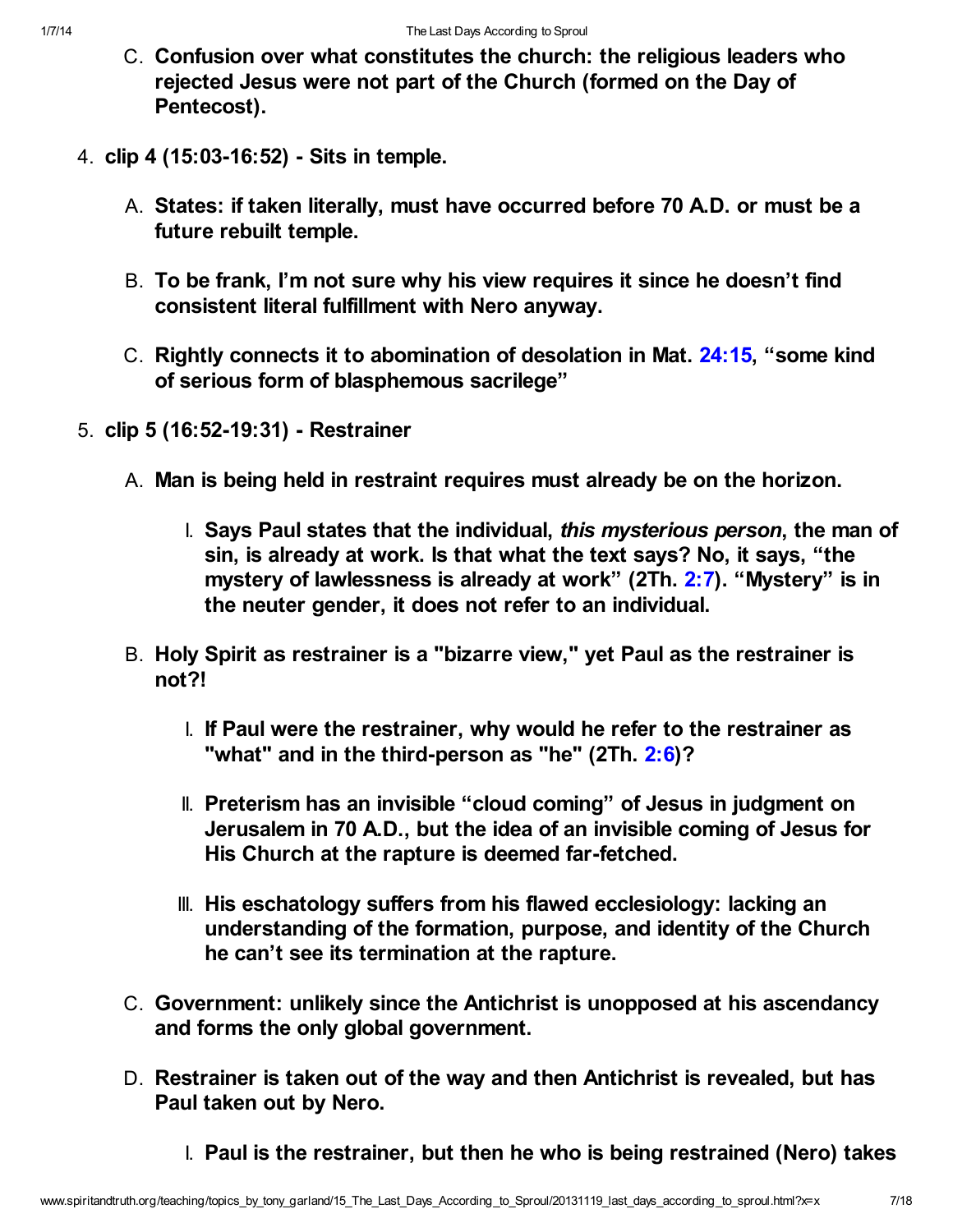away the restrainer by killing him?

- II. How could Paul be considered as having power over Nero when Nero kills him?
- 6. clip 6 (19:41-21:02) Restrainer taken, Antichrist destroyed at coming of Christ
	- A. Consumed by the Lord with the "brightness of His coming".

[CHRYSOSTOM] by its mere heat, so Christ's mere approach is enough to consume Antichrist. The mere "appearance of the coming" of the Lord of glory is sufficient to show to Antichrist his perfect nothingness. He is seized and "cast alive into the lake of fire" (Rev.  $19:20)^4$  $19:20)^4$ 

<span id="page-7-1"></span><span id="page-7-0"></span>The "manifestation (or appearance) of His presence": the first outburst of His advent—the first gleam of His presence . . . Next his adherents are "slain with the sword out of His mouth" (Rev.  $19:21$ )<sup>[5](#page-16-4)</sup>

- B. Power, signs, and lying wonders correspond to the beast of Revelation [13](http://www.spiritandtruth.org/bibles/nasb/b66c013.htm#Rev._C13V1)
	- I. Rightly concludes that passages concerning the Antichrist, the Beast, and the Man of Sin have one and the same person in view.
	- II. In what way was this fulfilled in Nero?

Part 3 - [The Beast](http://www.ligonier.org/rym/broadcasts/audio/beast-nov-2013/)<sup>[o](#page-17-14)</sup> (11/6/2013)

- <span id="page-7-2"></span>1. Revelation [13](http://www.spiritandtruth.org/bibles/nasb/b66c013.htm#Rev._C13V1) passage sets the context for a discussion of the beast.
- 2. clip 1 (1:30-4:24) Scriptural Details concerning the beast
	- A. Notice: reads all kinds of information about the beast.
	- B. Virtually ignores all the objective indicators.
		- I. Leopard/bear/lion imagery (which points to the seven-heads/kings spanning an earlier time than the Roman Caesars)
		- II. Satanically empowered
		- III. Deadly wound, healed (Nero's deadly self-inflicted wound was never healed)
		- IV. At his healing, the world marvels (Nero committed suicide and was never marveled afterwards)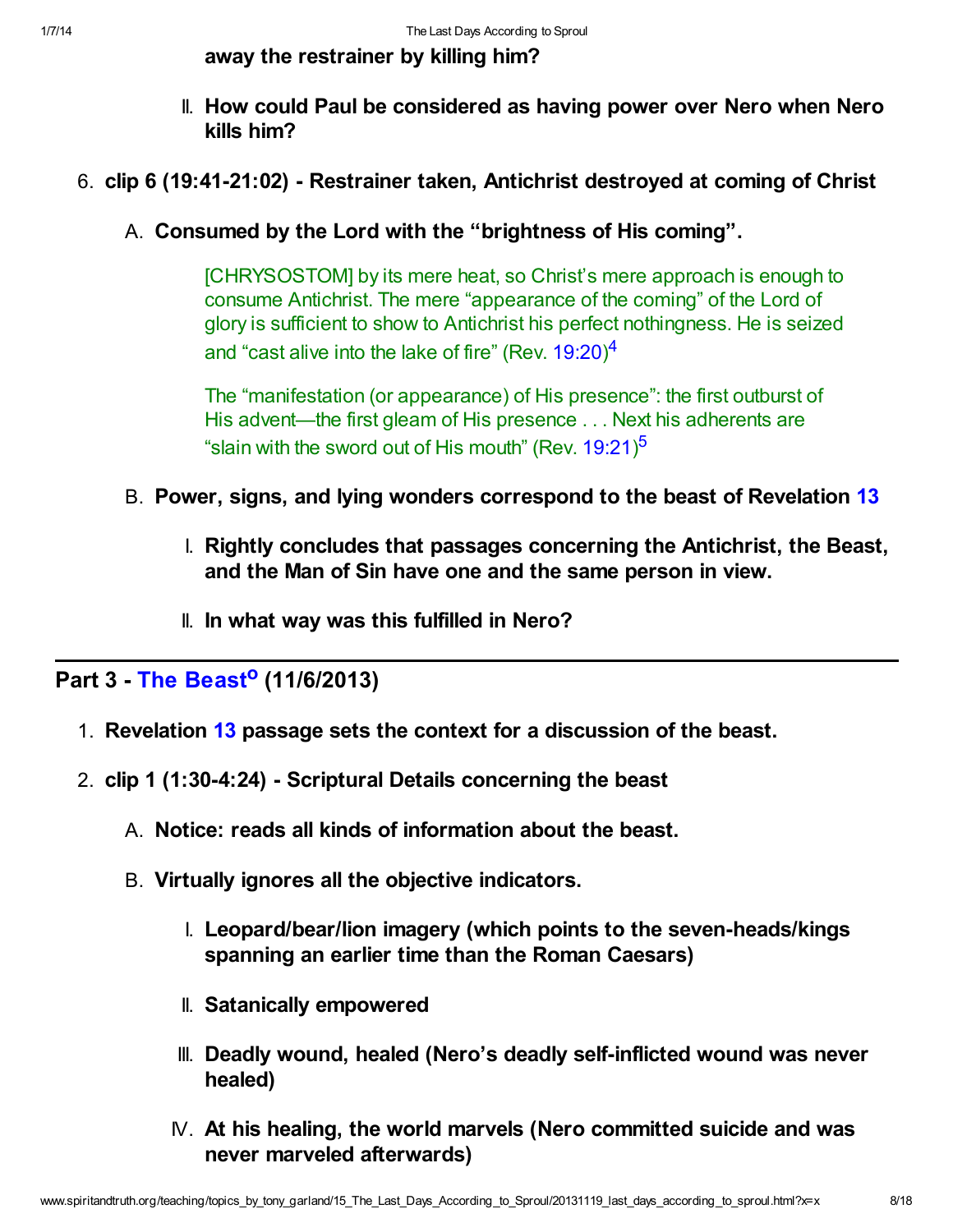- V. The world worships the dragon (not fulfilled in Nero's day)
- VI. Authority for 42 months (time, times and half-a-time, 1260 days) not fulfillment in Nero
- VII. Authority over every tribe tongue and nation.
- VIII. All who dwell on the earth worship him (localized the Mediterranean)
- IX. Is Revelation global or not?
- X. Second beast, performs great signs, causes fire to come down to heaven on the earth in the sight of men.
- C. Majors on the number of his name, the least reliable indicator of his identity.
	- I. Concerning the number of the beast: "this mysterious cryptic message"
- 3. clip 2 (6:29-9:18) History records lots of conjecture.
	- A. His approach to identifying Nero is no different: majoring on the name, glossing over many other more objective clues.
	- B. Mussolini example (take one of his titles, *II Duce*, meaning "the leader")
	- C. Notice the reformers did not take the Preterist view of Nero (but the Pope).
- 4. clip 3 (10:07-10:40) Written in a code.
	- A. A veiled political document, not really record visions of objective future events.
	- B. In other words: don't read anything literally.
	- C. This is required because a straight-forward reading of the text absolutely precludes Nero.
- 5. clip 4 (11:41-12:16) Nero is the best candidate if restricted to 1st century.
	- A. The judgment coming of Christ on Jerusalem and the temple.
	- B. Nero may be "the best" candidate among a group none of which qualify, but doesn't fulfill the predictions.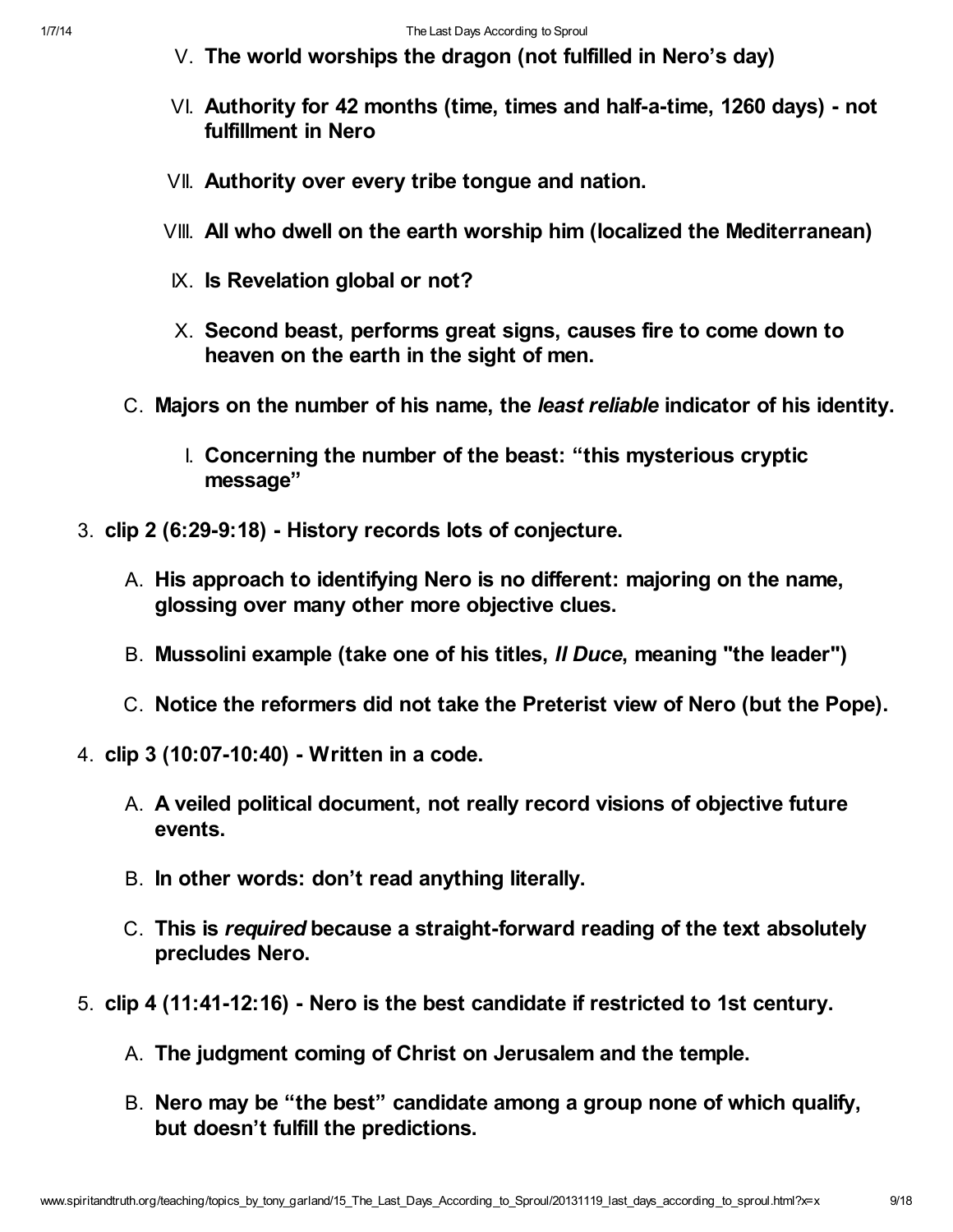- C. The Preterist mandate: it all must have happened before 70 A.D., even if we can't find reliable fulfillment.
- 6. clip 5 (12:16-14:08) Nero's horrible historical record.
	- A. Newspaper exegesis
	- B. Suicide in 68.
	- C. The Preterist test: time the elapsed minutes appealing to biblical texts vs. appealing to extra-biblical opinion and writings.
- 7. clip 6 (14:13-15:48) More on Nero's horrible historical record and called "beast"
	- A. Preterist MO leap from the Biblical page to Roman records and historical contemporary 'fulfillment' unknown to the pages of Scripture.
	- B. Historical record, "not from the Christian community, but from the Roman culture itself"
- 8. clip 7 (15:49-19:58) The cryptic number and variation
	- A. The most we can conclude is some scribe may have modified the original because he believed Nero was intended
	- B. Neron Caesar in Hebrew transliteration = 666 (notice it includes the *title* or it doesn't work)
	- C. Neron Caesar in Greek transliteration = 616 (also includes the title)
		- I. Could indicate that a transcriber thought it was Nero and should be based on Greek.
		- II. Why is 666 the accurate value?
	- D. People have pointed to various historical figures using the same gematria.
	- E. This fact alone should warn us against placing too much stock in name calculations alone.

G. Salmon has developed three rules that have been used throughout the centuries for making any desired name equal 666. His rules are appropriate for the attempts by preterists to make Nero fit the number of the Beast: "First, if the proper name by itself will not yield it, add a title; secondly, if the sum cannot be found in Greek, try Hebrew, or even Latin; thirdly, do not be too particular about the spelling. . . . We cannot infer much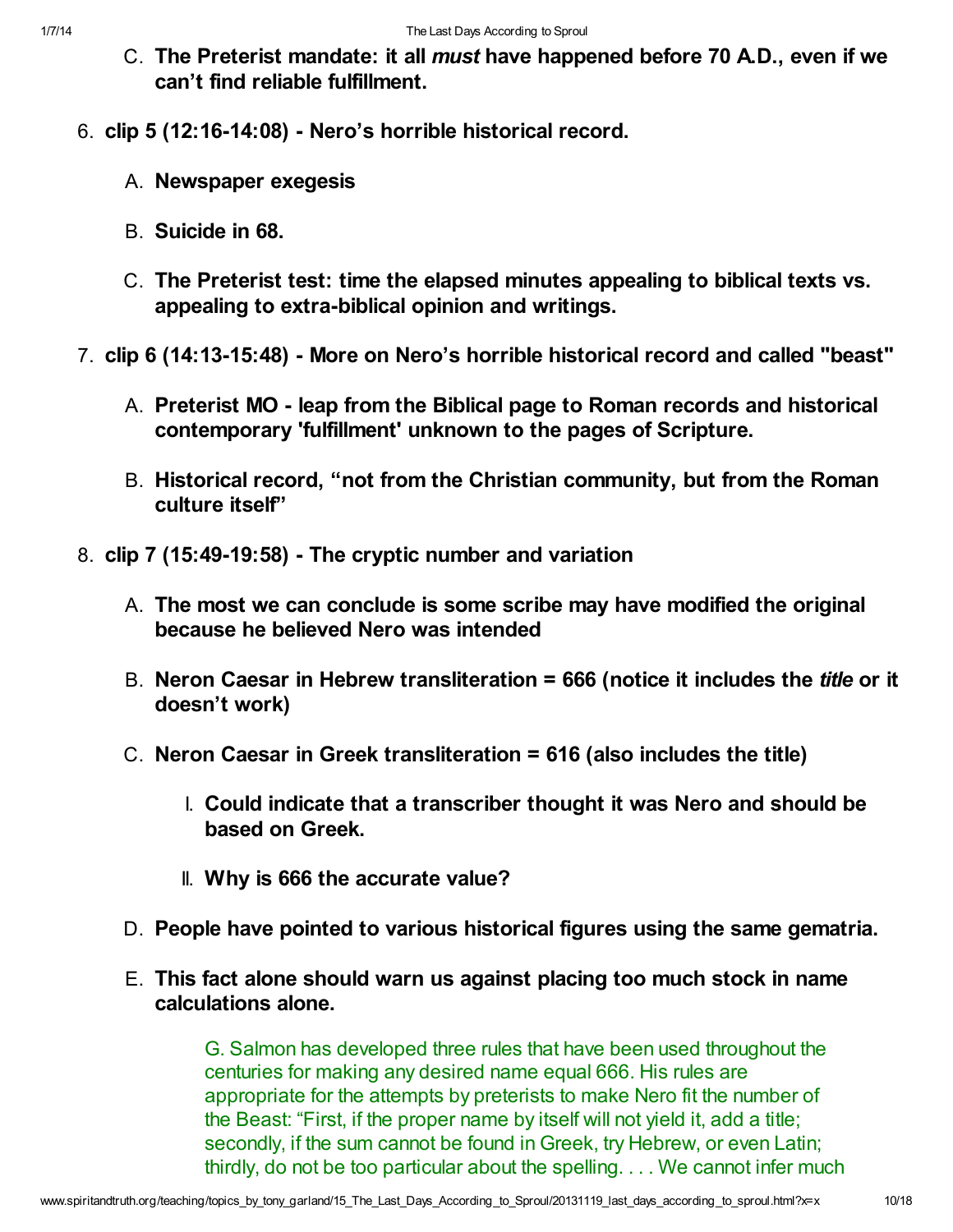<span id="page-10-0"></span>from the fact that a key fits the lock if it is a lock in which almost any key will turn."[6](#page-16-5)

<span id="page-10-1"></span>in transliterating a foreign word into Hebrew, there is considerable latitude in including, omitting, or varying vowel letters. What's more, there are three possible Hebrew equivalents [samek, sin, and shin] for the Greek letter for "s."[7](#page-16-6)

F. This flexibility of gematria is evident in the many suggestions which have been put forth as possible matches for the "666" calculation of the Beast.

> <span id="page-10-2"></span>Throughout church history, the gematric method has been used to identify the beast as Teitan, Lateinos, Julius Caesar, Domitian, Vespasian, Caligula, the Nicolaitans, and the German Kaisers. Johnson notes that "the sheer disagreement and confusion created through the years by the gematria method should have long ago warned the church that it was on the wrong track." Such confusion probably exists because the meaning of the number may not be evident until the Antichrist appears. Thus the best approach is to avoid all guessing and allow God to give the understanding when it is needed  $8$

- 9. clip 8 (21:20-22:05) The abomination of desolation
	- A. Nero statue in a different temple, not the temple of God
	- B. Standards of Rome in Jerusalem or the temple
	- C. A complete mismatch with 2Th. [2](http://www.spiritandtruth.org/bibles/nasb/b53c002.htm#2Th._C2V1) passage of the previous teaching!
	- D. Early church fathers such as Irenaeus, Justin Martyr, Chrysostom, The Didache - all expect a future figure and do not accept Nero

# Part 4 - [The Rapture](http://www.ligonier.org/rym/broadcasts/audio/rapture-nov-2013/)<su[p](#page-17-15)>p</sup> (11/7/2013)

- <span id="page-10-3"></span>1. Discussion of 1 Corinthians [15](http://www.spiritandtruth.org/bibles/nasb/b46c015.htm#1Cor._C15V1) concerning the resurrection of the saints, where we are changed in the twinkling of an eye.
- 2. A rapture passage in that dead saints are raised and live ones glorified (1Cor. [15:52](http://www.spiritandtruth.org/bibles/nasb/b46c015.htm#1Cor._C15V52)).
- 3. clip 1 (2:06-3:30) Full vs. partial preterism
	- A. Differentiating partial and full preterism (Dr. Sproul teaches partial preterism)
	- B. Full preterism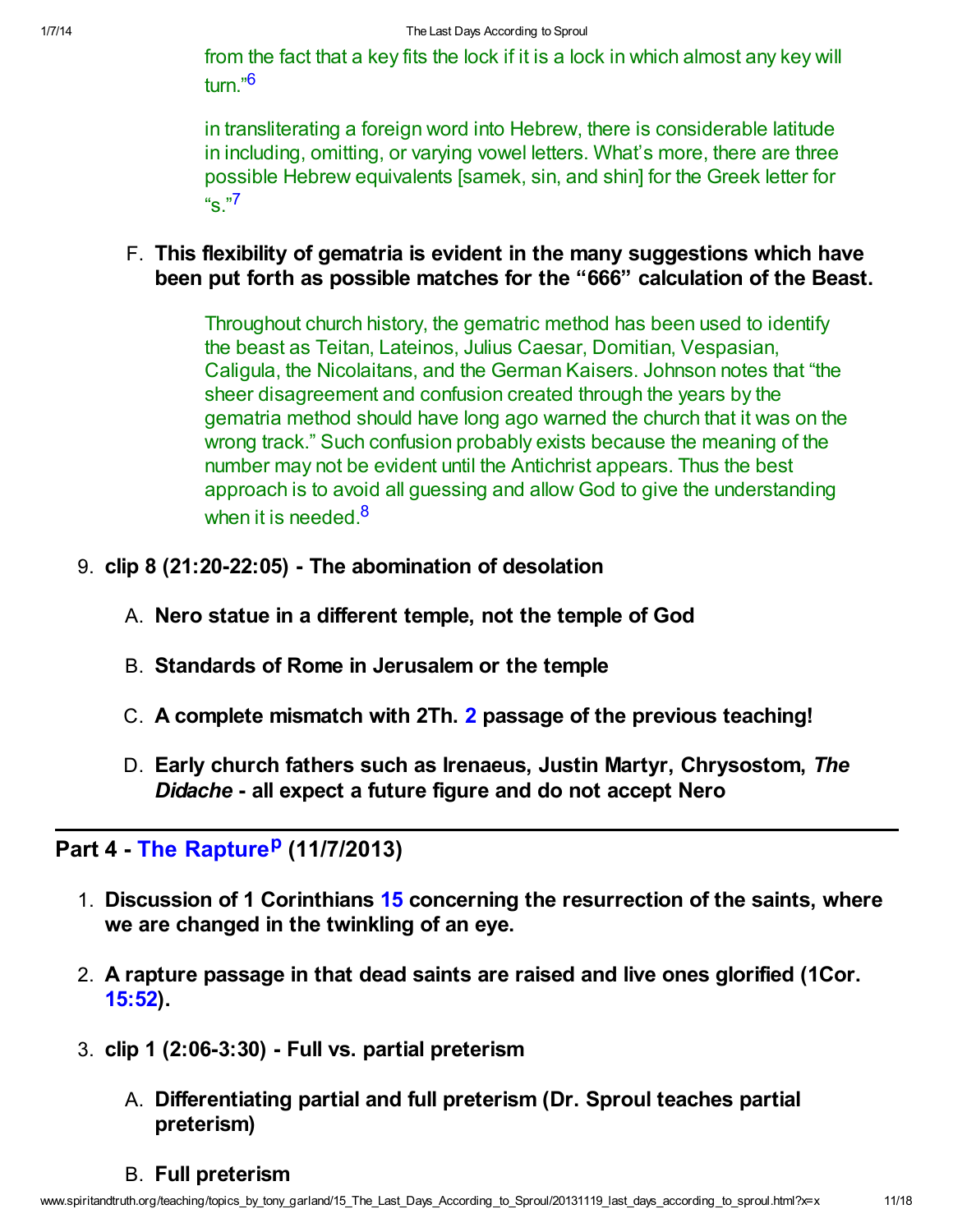- I. Sees all prophecy as having been fulfilled by the time of the 70 A.D. destruction of Jerusalem.
- II. Including the Second Coming of Christ
- III. Including the resurrection of the saints
- IV. Therefore not a physical resurrection: a denial of orthodoxy, heretical: essentially a cult
- V. Full preterism, interprets prophetic texts using the same interpretive lens as that of partial preterism: timing texts referring to "this generation," "quickly,", "soon", and so forth required a 1st-century fulfillment.
- VI. Full preterism differs from partial preterism in that it is more consistent in taking all such texts as requiring a 1st century fulfillment whereas partial preterism omits some passages, such as the future bodily resurrection and the second coming of Jesus.
- VII. Slippery slope: begin as partial preterist which is within the pale of orthodoxy, but the interpretive lens leads toward full, also called consistent preterism, which is unorthodox—that is: heretical
- C. Notice Sproul refers to the "cloud coming of Jesus in judgment" in 70 A.D.
- D. Notice Sproul still sees a "final, consummate Day of the Lord". But, if so, where does the Bible describe it if not in Matthew [24-25](http://www.spiritandtruth.org/bibles/nasb/b40c024.htm#Mat._C24V1) and the Book of Revelation? If the beast has come and gone and the apocalyptic, politically veiled and encoded passages of Revelation concern the 1st century, where is there room for a final consummate Day of the Lord and where do we find it described?
- 4. clip 2 (7:20-10:17) Why full preterism places the resurrection in the past
	- A. Full preterists also see timing texts in this passage when Paul writes, "Behold, I tell you a mystery: We shall not all sleep, but we shall all be changed—in a moment, in the twinkling of an eye, at the last trumpet. For the trumpet will sound and the dead will be raised incorruptible, and we shall be changed." (1Cor. [15:5-6](http://www.spiritandtruth.org/bibles/nasb/b46c015.htm#1Cor._C15V5))
	- B. Notice how their understanding of the text—a position rightly rejected by Dr. Sproul—imposes an incorrect timing requirement on the text as if it were the only way the word "we" could be understood in the context.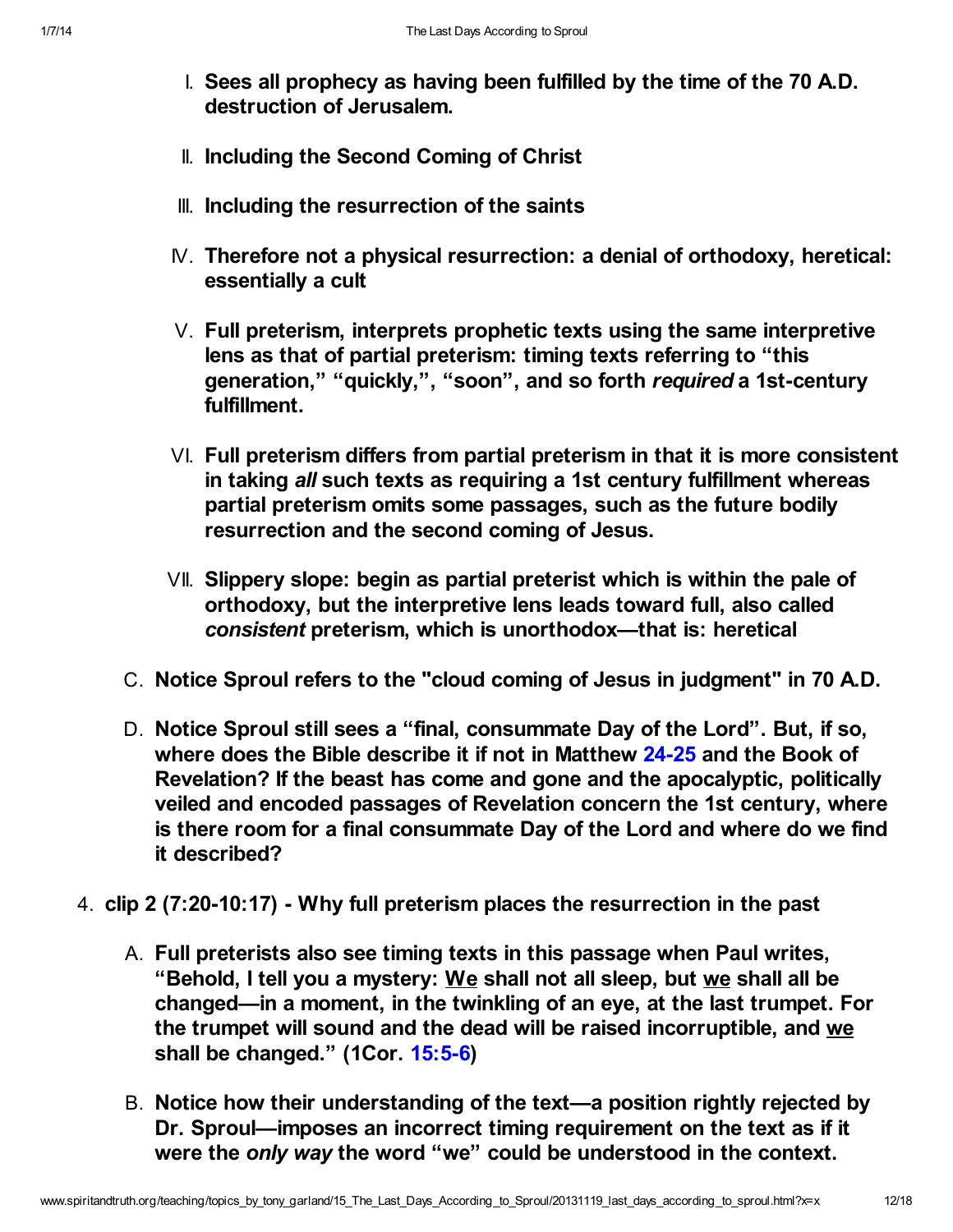- C. This is the same error which partial preterism makes in other prophetic passages, insisting that "this generation" could not have any other meaning than those alive at the time listening to Jesus.
- D. The same technique, applied to different passages, but with similar result: a distortion of what is being conveyed.
- E. Sproul explains that the use of "we" does not necessarily mean that Paul was saying he would be alive when these prophecies were fulfilled. Exactly!
- F. The same can be said in regard to predictive passages which refer to "this generation", "quickly", and "soon".
- 5. clip 3 (12:28-12:59) Requires spiritualizing the text
	- A. This is how the full or consistent preterists find the physical resurrection to be past: by denying its physicality.
	- B. Partial preterism essentially borrows from this technique to locate cataclysmic events of Matthew [24](http://www.spiritandtruth.org/bibles/nasb/b40c024.htm#Mat._C24V1)/25 and Revelation into the 1st century.
	- C. There are many ways to deny the primary meaning of a text, spiritualizing it is but one.
	- D. Denial of a literal understanding, recast it as apocalyptic "code" or veiled political commentary.
- 6. clip 4 (18:33-20:25) 1 Thessalonians [4:13-18](http://www.spiritandtruth.org/bibles/nasb/b52c004.htm#1Th._C4V13)
	- A. The pretribulation rapture position "has two comings of Jesus" at the end of history. The rapture at which the world will not see Jesus, and the second coming where they will see the sign of the son of man. True
	- B. But is this a fair criticism coming from a preterist who also has "two comings of Jesus" where the first one was an invisible "cloud coming in judgment" upon Jerusalem in 70 A.D.?
	- C. Besides all that, a careful study of Scripture shows one could identify as many as four comings of Jesus following His ascension:
		- 1. His coming in the form of the Holy Spirit on the day of Pentecost. And I will pray the Father, and He will give you another Helper, that He may abide with you forever—the Spirit of truth, whom the world cannot receive, because it neither sees Him nor knows Him; but you know Him, for He dwells with you and will be in you. I will not leave you orphans; I will come to you. (John [14:16-18\)](http://www.spiritandtruth.org/bibles/nasb/b43c014.htm#John_C14V16) The Holy Spirit is none other than Christ in you, the hope of glory (Col. [1:27](http://www.spiritandtruth.org/bibles/nasb/b51c001.htm#Col._C1V27)). Thus, the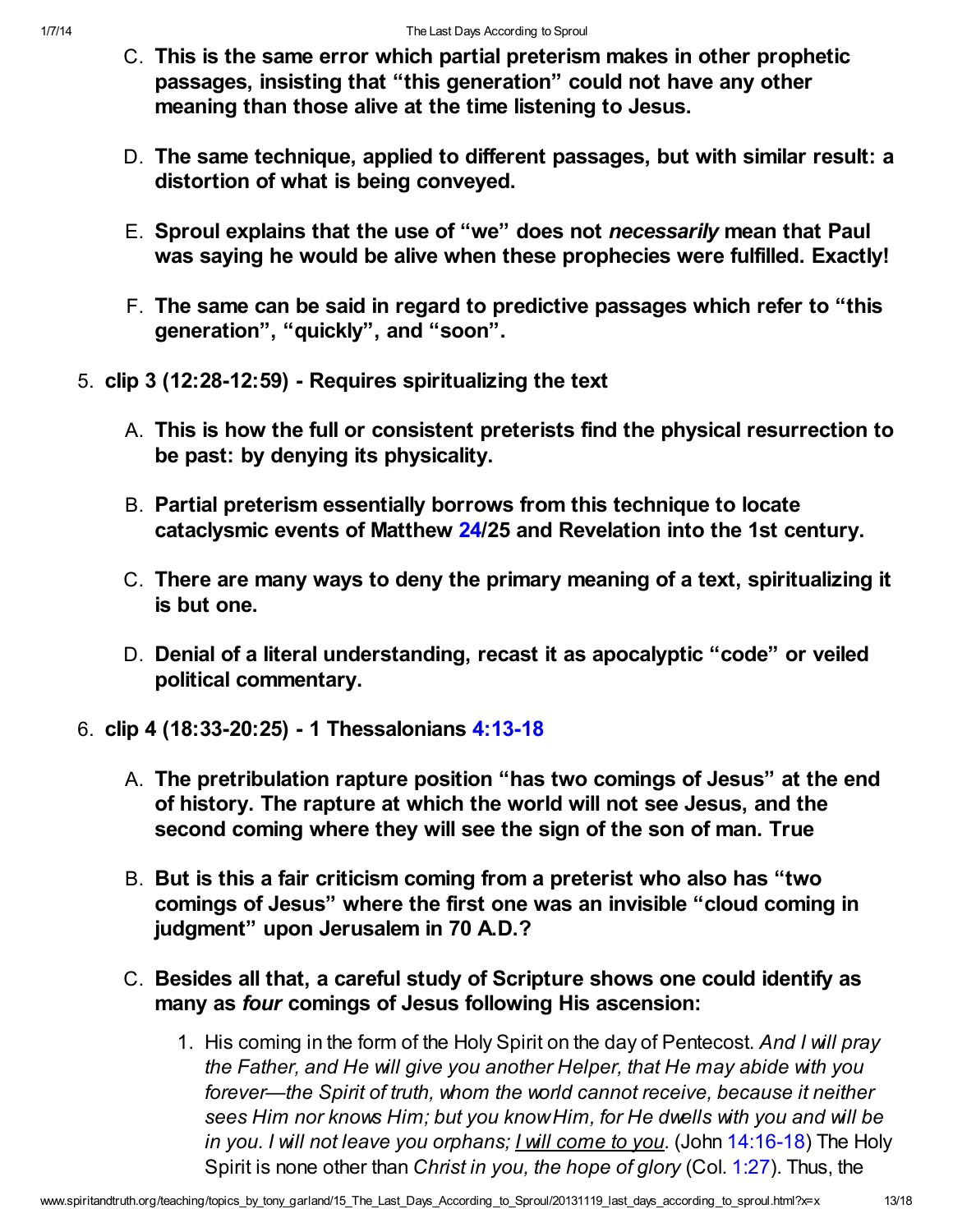Spirit of God  $\ldots$  the Spirit of Christ (Rom. [8:9-11](http://www.spiritandtruth.org/bibles/nasb/b45c008.htm#Rom._C8V9)), came to dwell in us.

- 2. His coming for the Church at the Rapture (1Cor. [15:51-52](http://www.spiritandtruth.org/bibles/nasb/b46c015.htm#1Cor._C15V51) ; 1Th. [4:16-17](http://www.spiritandtruth.org/bibles/nasb/b52c004.htm#1Th._C4V16))
- 3. His coming in judgment as a thief on a unsuspecting world to usher in the final Day of the Lord, the tribulation (Mat. [24:43;](http://www.spiritandtruth.org/bibles/nasb/b40c024.htm#Mat._C24V43) 1Th. [5:2-4](http://www.spiritandtruth.org/bibles/nasb/b52c005.htm#1Th._C5V2); 2Pe. [3:10](http://www.spiritandtruth.org/bibles/nasb/b61c003.htm#2Pe._C3V10); Rev. [3:3](http://www.spiritandtruth.org/bibles/nasb/b66c003.htm#Rev._C3V3); Rev. [16:5](http://www.spiritandtruth.org/bibles/nasb/b66c016.htm#Rev._C16V5)).
- 4. His literal, bodily return at the end of the tribulation at which he takes up his throne and the millennium begins (Mat. [25:31](http://www.spiritandtruth.org/bibles/nasb/b40c025.htm#Mat._C25V31); Rev. [19:11-21](http://www.spiritandtruth.org/bibles/nasb/b66c019.htm#Rev._C19V11)).
- D. All the text says is that we meet him in the air and remain with Him. It is Sproul who is bringing to the passage the idea that the destination is necessarily the earth at His final coming.
	- I. This view of coming to the earth at that point also fails to explain the order of events in Revelation [19](http://www.spiritandtruth.org/bibles/nasb/b66c019.htm#Rev._C19V1) concerning the second coming which reveals that the bride marries the Lamb prior to his return to earth in victory (Rev. [19:7](http://www.spiritandtruth.org/bibles/nasb/b66c019.htm#Rev._C19V7)).
- <span id="page-13-0"></span>7. clip 5 (20:25-22:01) - Imagery of Roman victors
	- A. Here we go again: defining what the Bible is communicating by majoring on Roman practice.
	- B. The Bible is not anchored in pagan Roman practices. If anything, it is anchored in Judaism and Jewish cultural practices.
	- C. Notice that Sproul has once again jumped outside the Bible to explain the meaning of the text rather than looking at the overall teaching of the Bible concerning the Rapture.
	- D. Seven arguments favor a pre-tribulational view:<sup>[9](#page-17-16)</sup>
		- 1. The purpose of the tribulation concerns Israel rather than the church (Jer [30:7;](http://www.spiritandtruth.org/bibles/nasb/b24c030.htm#Jer._C30V7) Dan [9:24\)](http://www.spiritandtruth.org/bibles/nasb/b27c009.htm#Dan._C9V24).
		- 2. There is an absence of any reference to the church on the earth in chapters 4-19 of the Book of Revelation.
		- 3. The church is promised an exemption from divine wrath (1 Thess 10; 5:9; Rom [5:9](http://www.spiritandtruth.org/bibles/nasb/b45c005.htm#Rom._C5V9)) and the tribulation represents a time of divine wrath (Rev [6:17;](http://www.spiritandtruth.org/bibles/nasb/b66c006.htm#Rev._C6V17) [11:18;](http://www.spiritandtruth.org/bibles/nasb/b66c011.htm#Rev._C11V18) [15:1](http://www.spiritandtruth.org/bibles/nasb/b66c015.htm#Rev._C15V1), [7;](http://www.spiritandtruth.org/bibles/nasb/b66c015.htm#Rev._C15V7) [16:1,](http://www.spiritandtruth.org/bibles/nasb/b66c016.htm#Rev._C16V1) [19\)](http://www.spiritandtruth.org/bibles/nasb/b66c016.htm#Rev._C16V19).
		- 4. Because the rapture is imminent it must take place before the tribulation period can begin (Jas [5:8](http://www.spiritandtruth.org/bibles/nasb/b59c005.htm#Jas._C5V8); 1 Thess [1:10;](http://www.spiritandtruth.org/bibles/nasb/b52c001.htm#1Th._C1V10) [4:15;](http://www.spiritandtruth.org/bibles/nasb/b52c004.htm#1Th._C4V15) 1 Cor [1:7](http://www.spiritandtruth.org/bibles/nasb/b46c001.htm#1Cor._C1V7); [15:51;](http://www.spiritandtruth.org/bibles/nasb/b46c015.htm#1Cor._C15V51) Philip [3:20](http://www.spiritandtruth.org/bibles/nasb/b50c003.htm#Php._C3V20)).
		- 5. The doctrine of the rapture is designed to comfort believers (John [14:1](http://www.spiritandtruth.org/bibles/nasb/b43c014.htm#John_C14V1); 1 Thess [4:18](http://www.spiritandtruth.org/bibles/nasb/b52c004.htm#1Th._C4V18); Tit. [2:13\)](http://www.spiritandtruth.org/bibles/nasb/b56c002.htm#Tit._C2V13).
		- 6. The Antichrist cannot come to power until the church's restraining ministry is removed (2 Thess [2:6-7\)](http://www.spiritandtruth.org/bibles/nasb/b53c002.htm#2Th._C2V6).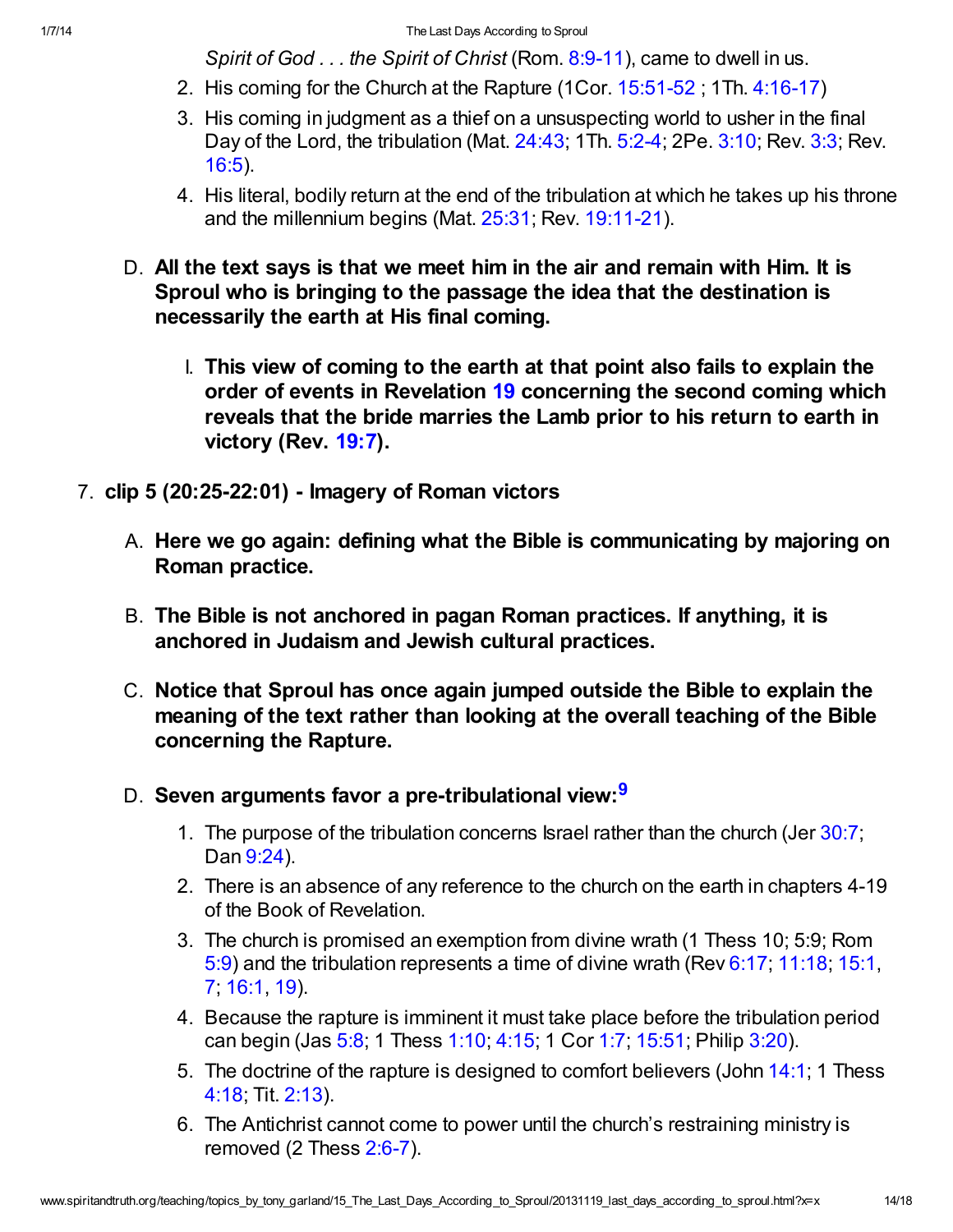<span id="page-14-0"></span>7. Symbolic parallels mandate that the rapture must take place before the tribulation period begins (2 Pet [2:5-9](http://www.spiritandtruth.org/bibles/nasb/b61c002.htm#2Pe._C2V5) cf. Enoch in Gen. [5:24](http://www.spiritandtruth.org/bibles/nasb/b01c005.htm#Gen._C5V24)).

Part 5 - [The Millennium](http://www.ligonier.org/rym/broadcasts/audio/millennium-nov-2013/)<sup>[q](#page-17-17)</sup> (11/8/2013)

- 1. clip 1 (1:00-04:58) The passage: Revelation [20:1-10](http://www.spiritandtruth.org/bibles/nasb/b66c020.htm#Rev._C20V1)
	- A. A helpful summary of the PRE/POST/A-millennial views
	- B. As Sproul observes, the different views differ on more than just the millennium.
	- C. Revelation [20](http://www.spiritandtruth.org/bibles/nasb/b66c020.htm#Rev._C20V1) functions, as it were, as a litmus test of numerous related views, and even doctrinal views, concerning Biblical matters.
- 2. clip 2 (5:39-8:05) Begins summary of different views: Amillennialism
	- A. Sproul: this is the only place this period is explicitly mentioned: yes (the time period) and no (the characteristics—ruling, activities, conditions)
	- B. Amillennialism we are already in the period described here
		- I. The kingdom is purely spiritual and has no literal consummation with Jesus reigning from the throne of David on earth
		- II. Inconsistent in its interpretation of the two resurrections (first spiritual, the second literal/bodily)
		- III. Some of those who are part of the first resurrection have already been beheaded for the faith!
		- IV. Satan is presently bound in relation to access to Christians
		- V. Prophesies concerning Israel are fulfilled in the Church
		- VI. The "Church is the Kingdom of God"
		- VII. Thousand years is symbolic of an indefinite time.
		- VIII. Subsequent to this clip, Sproul teaches that amillennialism looks for a future apostasy and tribulation (my experience is that this would be a minority position)
- 3. clip 3 (13:05-15:47) Dispensational Premillennialism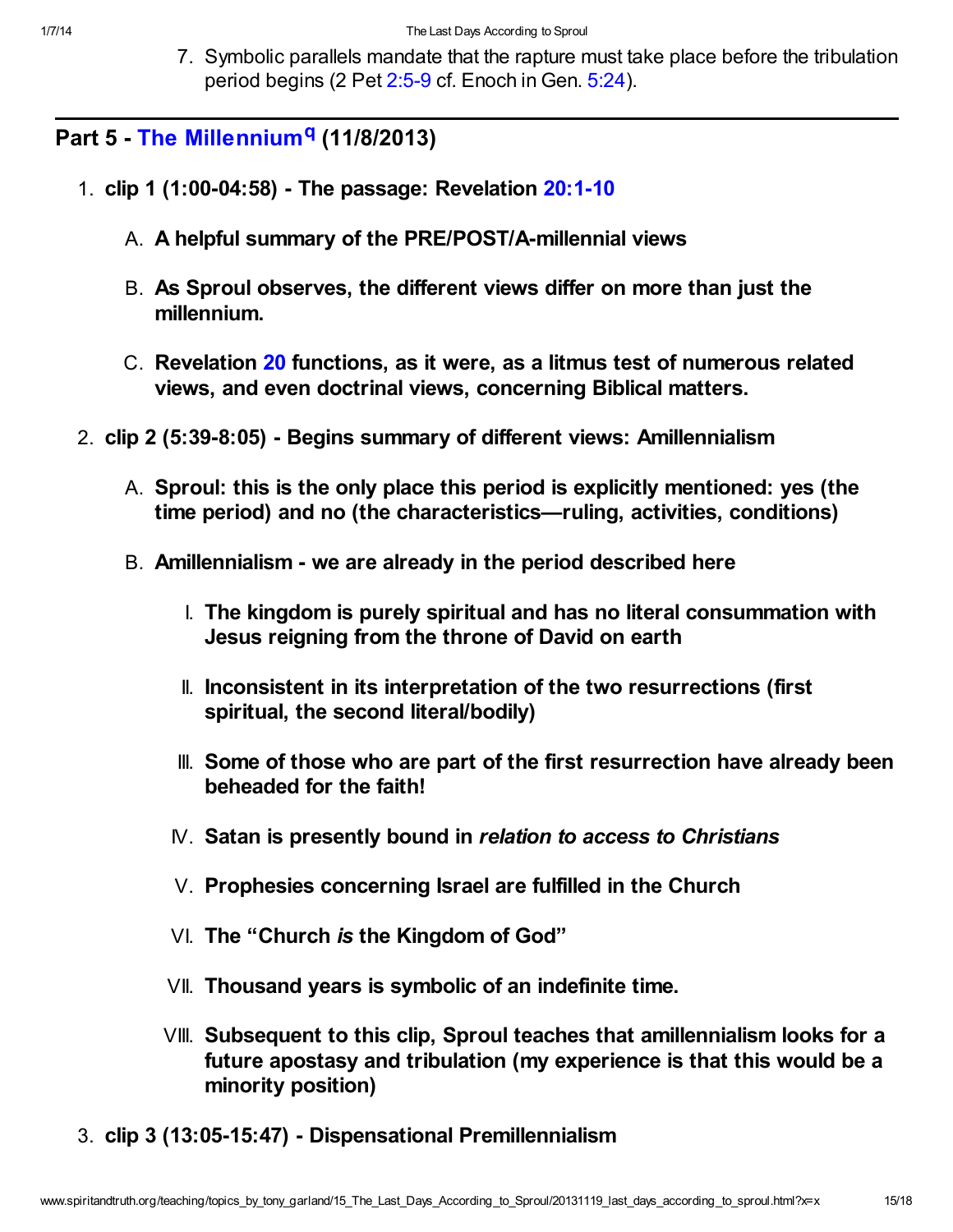- A. Kingdom hasn't started not exactly. The conditions of Christ's parables in, for example, Matthew [13,](http://www.spiritandtruth.org/bibles/nasb/b40c013.htm#Mat._C13V1) describe the development of the kingdom of heaven during the present age.
- B. Believe that the kingdom doesn't come in its literal form until the king returns (at His ascension he went to a far country and won't return until He receives the kingdom)
- C. The king is not presently on His throne (that of David, an earthly throne, in Jerusalem—as inferred from mention of "the beloved city" in Revelation [20:9\)](http://www.spiritandtruth.org/bibles/nasb/b66c020.htm#Rev._C20V9), but seated to the right-hand of the Father on His throne (which is in heaven)
	- I. To him who overcomes I will grant to sit with Me on My throne, as I also overcame and sat down with My Father on His throne. (Rev. [3:21\)](http://www.spiritandtruth.org/bibles/nasb/b66c003.htm#Rev._C3V21)
- D. Sermon on the Mount unfortunate that some dispensationalists have concluded it is only for the millennium
- E. Somewhat misleading to claim that dispensational distinctions between the church and Israel assumes "two redemptive programs."
	- I. Only one way of salvation.
	- II. Israel and the church have different purposes in the plan of God.
	- III. Therefore, the OT prophesies (including covenants and promises) will find fulfillment in Israel future.
- 4. clip 4 (15:48-17:34) Postmillennialism
	- A. The thousand years is a final period of time when the world has been converted after which Jesus returns.
	- B. Has tended to wane after periods where mankind's sinful condition is difficult to overlook.
	- C. Runs counter to Christian experience as well as Biblical teaching concerning how Jesus' kingdom comes to earth: only upon His personal return in judgment over a rejecting world.
- 5. clip 5 (17:34-20:20) Historic Premillennialism
	- A. Basic difference from dispensational premillennialism is an underdeveloped view of the Rapture and the distinction between Israel and the Church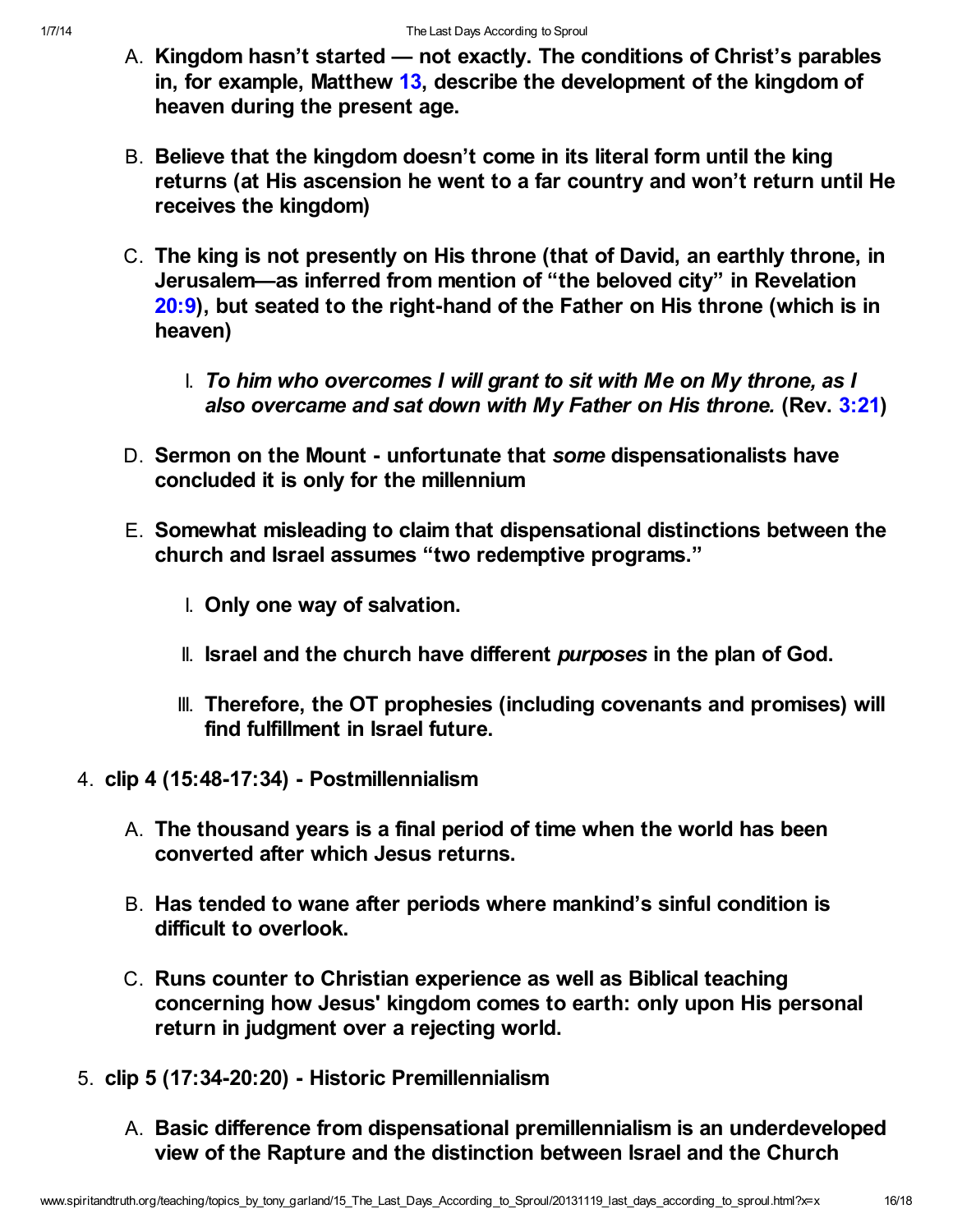- 6. clip 6 (21:47-22:14) Prophesy is too tricky to know for sure.
	- A. It is true that prophesy is more complex, say, than the way of salvation.
	- B. Is the problem really one of clarity and perspicuity?
	- C. Questions to consider:
		- I. Which of the three major interpretive views (pre/post/a) reflects a straight-forward reading of the passage in context?
			- a. Christ returns only after cataclysmic judgments are poured forth upon a rejecting world.
			- b. Both first and second resurrections are "coming to life" literally.
			- c. One thousand years is one thousand years.
			- d. Satan is truly bound and cannot deceive the nations.
		- II. Which of the three major views accounts for the fulfillment of OT prophecies (and covenants) as they would have been understood by the original recipients?

<span id="page-16-8"></span>

#### Endnotes:

- <span id="page-16-0"></span>[1.](#page-0-0) NKJV, Acts [17:10-11](http://www.spiritandtruth.org/bibles/nasb/b44c017.htm#Acts_C17V10)
- <span id="page-16-1"></span>[2.](#page-1-0) [\[http://feedproxy.google.com/~r/ligonier/CPvq/~3/Fdi3r5yi5OA/rym20101029.mp3\]](http://feedproxy.google.com/~r/ligonier/CPvq/~3/Fdi3r5yi5OA/rym20101029.mp3) accessed 20101210.
- <span id="page-16-2"></span>[3.](#page-4-0) Ref-0213, Rev. [17:10](http://www.spiritandtruth.org/bibles/nasb/b66c017.htm#Rev._C17V10)
- <span id="page-16-3"></span>[4.](#page-7-0) Ref-1022, 2Th. [2:8](http://www.spiritandtruth.org/bibles/nasb/b53c002.htm#2Th._C2V8)
- <span id="page-16-4"></span>[5.](#page-7-1) Ref-1022, 2Th. [2:8](http://www.spiritandtruth.org/bibles/nasb/b53c002.htm#2Th._C2V8)
- <span id="page-16-5"></span>[6.](#page-10-0) Ref-0209, Mark Hitchcock, "The Stake in the Heart—The A.D. 95 Date of Revelation," 142
- <span id="page-16-6"></span>[7.](#page-10-1) Ref-0209, Andy Woods, "Revelation [13](http://www.spiritandtruth.org/bibles/nasb/b66c013.htm#Rev._C13V1) and the First Beast," 246
- <span id="page-16-7"></span>[8.](#page-10-2) Ref-0209, Andy Woods, "Revelation [13](http://www.spiritandtruth.org/bibles/nasb/b66c013.htm#Rev._C13V1) and the First Beast," 247